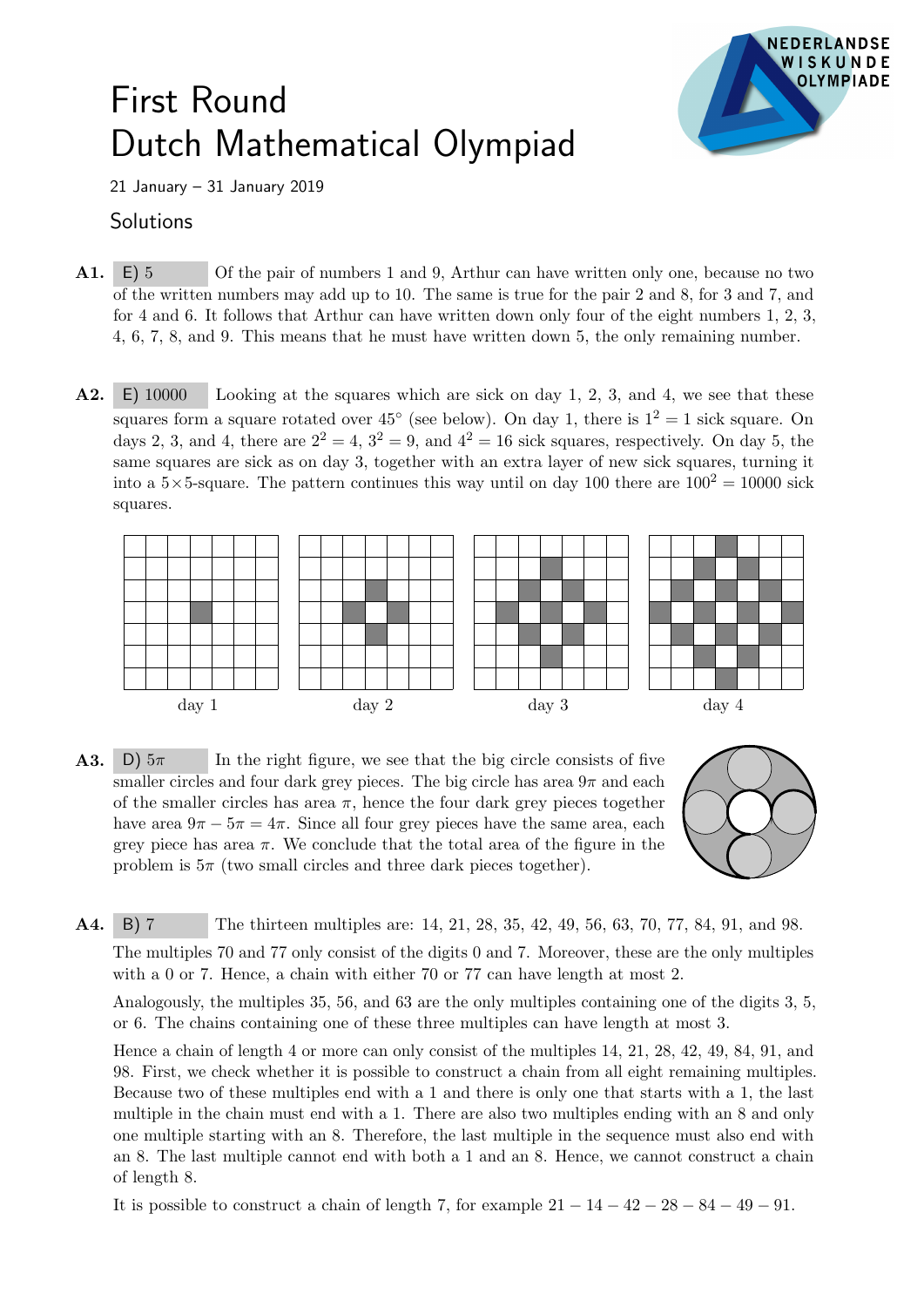A5. D) 20 The first rule says that the number of black squares in a column cannot equal the number of black squares in a column directly to the right (or left) of it. From the second rule it follows that the number of black squares in a column also cannot equal the number of black squares in a column two positions to the right (or left) of it. Hence, the number of black squares in the first three columns must be different, and as soon as we know these numbers, we also know the numbers of black squares in the other two columns.

The possibilities for the numbers of black squares in the five columns are:

$$
0-1-2-0-1, \qquad 0-2-1-0-2, \qquad 1-0-2-1-0,
$$
  

$$
1-2-0-1-2, \qquad 2-0-1-2-0, \qquad 2-1-0-2-1.
$$

If there are 0 or 2 black squares in a column, then this can be done in only 1 way. If there must be 1 black square in a column, then this can be done in 2 ways.

Hence, the combinations  $0 - 2 - 1 - 0 - 2$  and  $2 - 0 - 1 - 2 - 0$  can each occur in 2 ways, and the other four combinations can each occur in  $2\times2=4$  ways. In total, there are  $2\times2+4\times4=20$ possibilities.

- **A6.** E) 35 You can obtain 35 as  $5 \times (4+3) : (2-1)$ . This is the largest number among the possible answers, and therefore the right answer.
- A7. D) Isa has a mountain bike. Suppose that Isa does not have a mountain bike. Then the other statement of Isa must be true and Nick has the electric bike. Hence, Isa has neither the mountain bike, nor the electric bike and must therefore have the racing bike. Because Nick has the electric bike, Agatha's first statement is false; her second statement must be true, which gives us the colour of Isa's racing bike: blue. But then both Nick's statements are false, which is a contradiction. Therefore, Isa must have the mountain bike. Hence, D) is always true.

In the following two situations, exactly one of the statements of each of the three cyclists is true. Therefore, these two situations can occur, but the statements in  $(A), B), C$ , and  $E)$  are not true in all possible situations.

|      | Agatha electric bike green |      |       | Agatha electric bike | black |
|------|----------------------------|------|-------|----------------------|-------|
| Isa  | mountain bike black        |      | lsa — | mountain bike green  |       |
| Nick | racing bike                | blue | Nick  | racing bike          | blue  |

A8. D) 22 We denote the points where the circle touches CD.  $\overline{AB}$ , and  $\overline{BC}$  by  $G$ ,  $H$ , and  $J$ , respectively. We denote the centre of the circle by  $O$ . Let the length of  $CG$  be  $x$  and let the length of BH be y.

Since quadrilateral  $OJCG$  is mirror symmetric around  $OC$ , we see that  $|CJ| = x$ . In a similar way we find that  $|BJ| = y$  because *OHBJ* is symmetric around *OH*. We conclude that  $x + y = 24$ .



The length of AB is equal to  $|AH| + |BH| = 10 + y$ , and the length of CD is equal to  $|CG| + |DG| = 10 + x$ . Since EF is located precisely halfway trapezium ABCD, the length of EF is equal to the average of the lengths of AB and CD. We therefore find that  $|EF|$  =  $10 + \frac{1}{2}(x + y) = 22.$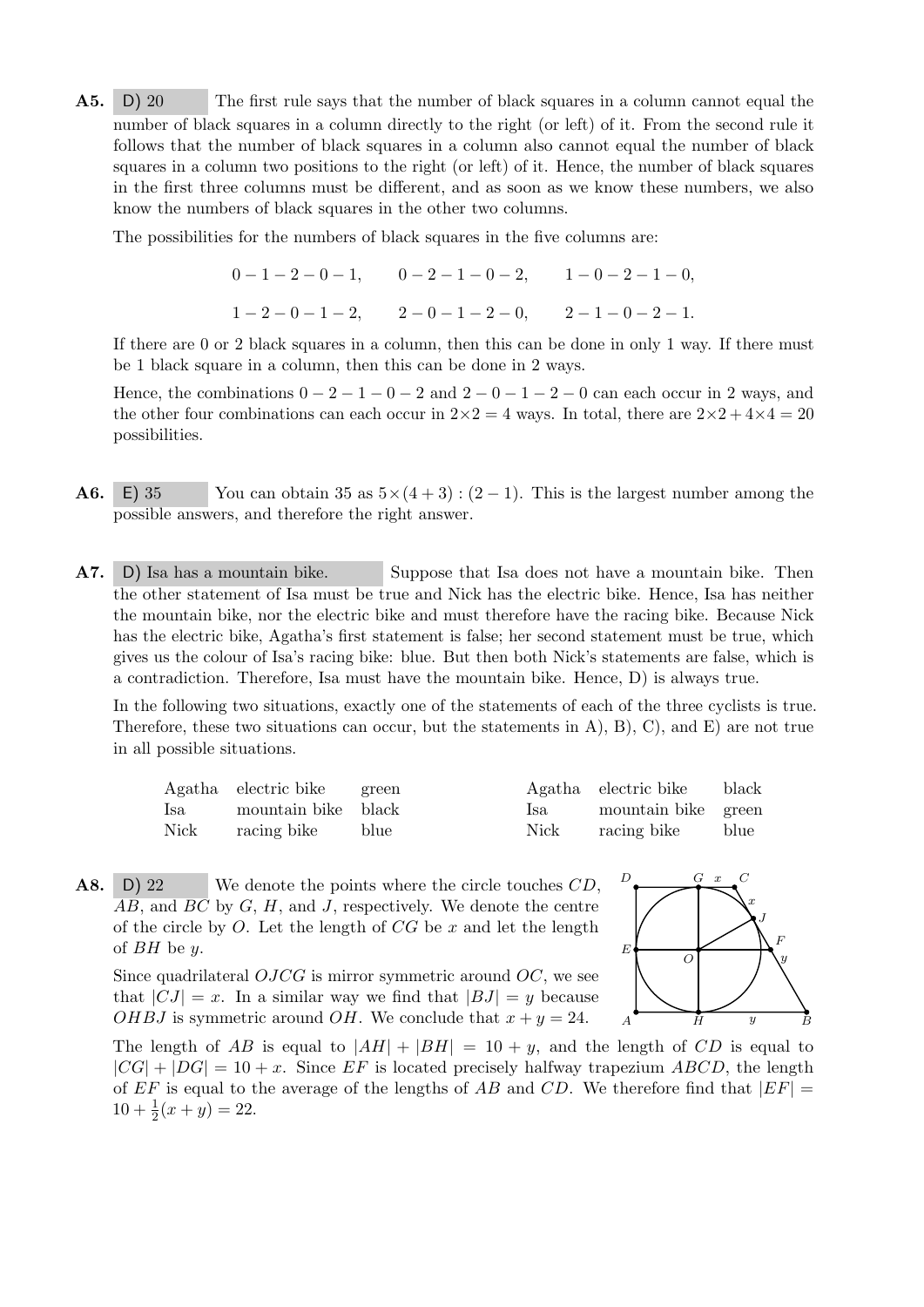- B1. 45 minutes In one hour, Maurits travels 2 kilometres more at the pace of route B than at the pace of route A. Therefore, it takes him  $\frac{1.5}{2} \times 60 = 45$  minutes to travel 1.5 kilometre extra at the fast pace compared to the slower pace. It follows that he takes 45 minutes to bike to school.
- B2. 1836 The number n must be a four-digit number. Indeed, a three-digit number added to one of its fragments cannot give a number larger than  $999 + 99 < 2019$ , and a five-digit number is already larger than 2019 by itself. We write  $n = abcd$  where a, b, c, and d are the digits of n. Since we want n to be as small as possible, we should choose a three-digit fragment (if possible). This means that  $abcd + bcd = 2019$  or  $abcd + abc = 2019$ . Since  $abcd + bcd$  will always be an even number, this case is ruled out. Hence, we have

$$
\begin{array}{c|ccccc}\n & a & b & c & d \\
\hline\n & a & b & c & + \\
\hline\n & 2 & 0 & 1 & 9\n\end{array}
$$

Note that in this addition we may create a carry in certain positions. This is not the case in the rightmost position:  $c + d$  is equal to 9, not to 19.

We consider the digits from left to right. We see that  $a = 1$  or  $a = 2$ . The case  $a = 2$  does not happen since this would give  $b + a = 0$  in the adjacent position. So we have  $a = 1$  and we have  $b + a = 9$  or  $b + a = 10$ , hence  $b = 8$  or  $b = 9$ . The second case cannot occur because that would imply that  $c + b = 1$  in the adjacent position. We therefore find that  $b = 8$  and that  $c + b = 11$ . This means that  $c = 3$ . Finally, we consider the rightmost position and see that  $d + c = 9$ , hence  $d = 6$ . We conclude that  $n = 1836$  which is indeed a solution because  $1836 + 183 = 2019$ .

**B3.**  $\frac{10}{2}$ In the figure, a magnification of one corner of the equilateral triangle is drawn. The largest circle is not drawn, only the second and the third circle. The two sides meet in vertex  $A$  at an angle of 60 degrees. We will show that the second circle has a radius that is three times the radius of the third circle:  $|BC| = 3|DE|$ .

We first consider triangle ABC. Angle BAC is  $\frac{60}{2} = 30$  degrees, angle ACB is 90 degrees, and angle  $ABC$  is therefore  $180 - 30 - 90 = 60$  degrees. This means that triangle ABC and its reflection in line AC together form an equilateral triangle. It follows that  $|AB| = 2|BC|$ . The same reasoning for triangle ADE shows that  $|AD| = 2|DE|$ . Now consider line segment AS. We have  $|AS| = |AB| - |BS| = 2|BC| - |BC| = |BC|$ . On the other hand, we also have  $|AS| = |SD| + |AD| = |DE| + 2|DE| = 3|DE|$ . Thus, we obtain  $|BC| = 3|DE|$  as claimed.

We can use the same reasoning on the first and second circle to find that the radius of the first circle is three times the radius of the second circle. The radius of the third circle is therefore equal to  $\frac{1}{3} \cdot \frac{1}{3}$  $\frac{1}{3} \cdot 10 = \frac{10}{9}.$